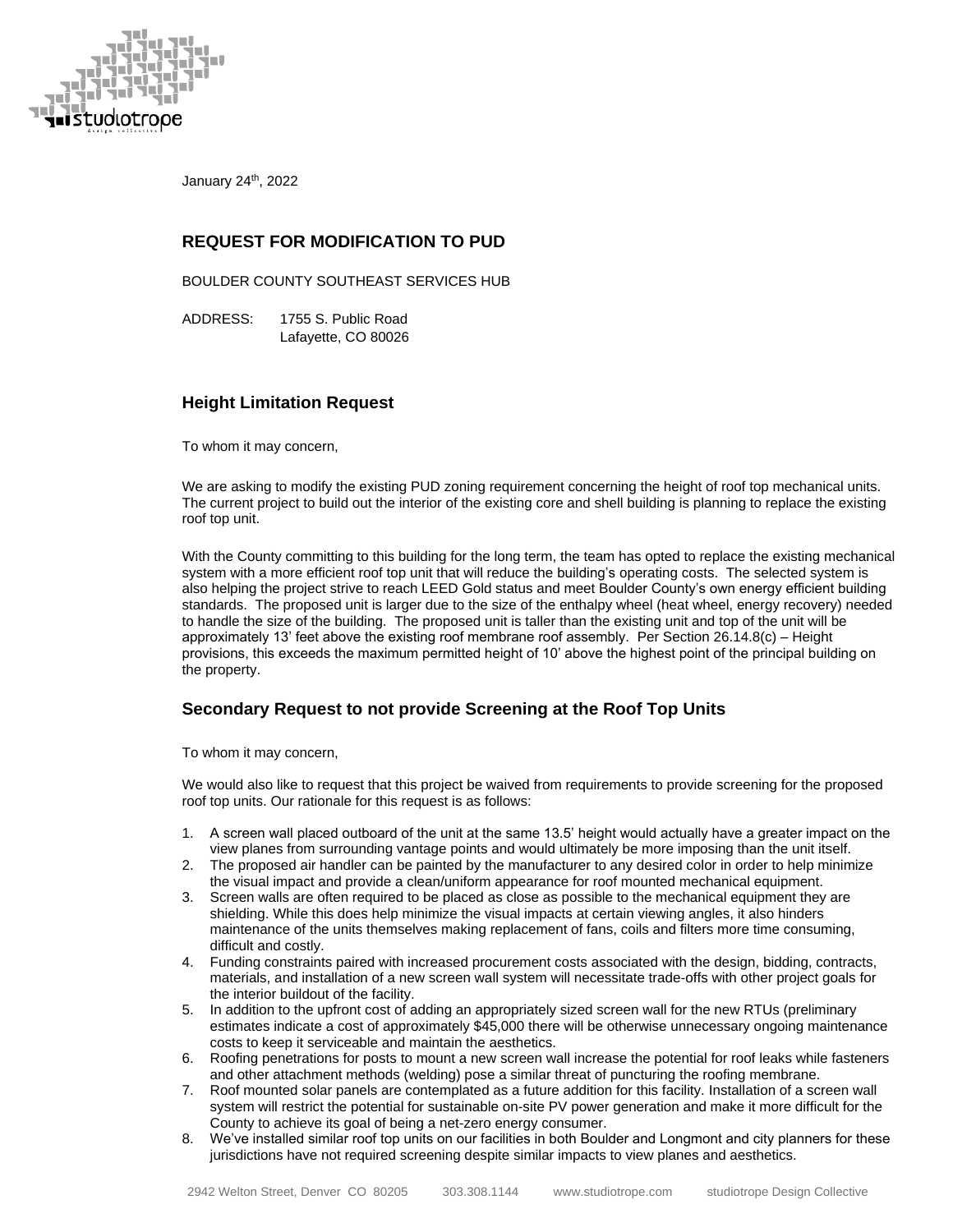## Boulder County Jail



#### Boulder Justice Center



St. Vrain Community Hub in Longmont